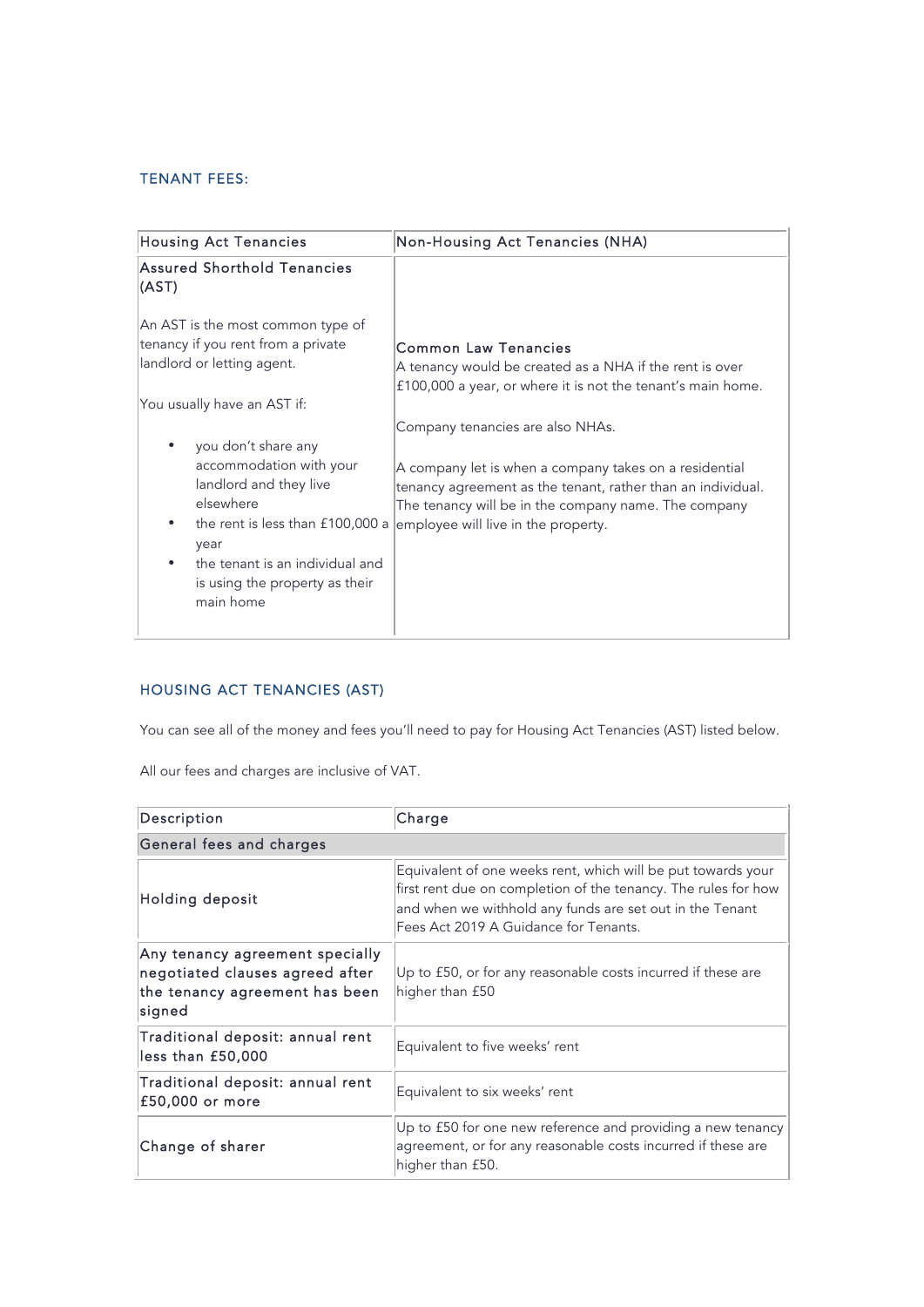| Early termination - at landlord's<br>discretion | All costs, fees and charges incurred by the landlord for<br>allowing early termination including the agent's existing or re-<br>letting fees. |  |
|-------------------------------------------------|-----------------------------------------------------------------------------------------------------------------------------------------------|--|
| Stamp Duty Land Tax                             | Payable on tenancies where the rent (for the whole time a<br>tenant stays in the property) exceeds £125,000.                                  |  |
| Default fees and charges                        |                                                                                                                                               |  |
| Late, unpaid, returned rent<br>payments         | 3% above the base rate of Bank of England per annum,<br>calculated daily.                                                                     |  |
| Lost keys                                       | Any cost for the replacement of keys, fobs, security devices or  <br>associated items which have been lost, damaged or broken.                |  |

## NON-HOUSING ACT TENANCIES (NHA)

You can see all of the money and fees you'll need to pay for Non-Housing Act Tenancies (NHA) listed below.

 $\bar{1}$ 

All our fees and charges are inclusive of VAT.

| Description                                                           | Charge                                                                                                                                                                                          |
|-----------------------------------------------------------------------|-------------------------------------------------------------------------------------------------------------------------------------------------------------------------------------------------|
| Deposit                                                               | Equivalent of one weeks rent or £600, which will be<br>put towards your first rent due at the commencement<br>of the tenancy.                                                                   |
| Tenancy paperwork                                                     | £300 per tenancy for contract negotiation and<br>arranging the tenancy                                                                                                                          |
| Deed of guarantee                                                     | £120 per deed                                                                                                                                                                                   |
| Company reference checks                                              | £96 per reference                                                                                                                                                                               |
| Deposit                                                               | Usually equivalent to six weeks rent or if you have a<br>pet this will usually be equivalent to eight weeks.                                                                                    |
| Withdrawing from the tenancy                                          | Private tenancies - minimum of £300 per person.<br>Company tenancies - minimum of £600.                                                                                                         |
| Call out services<br>(including out of hours)                         | £60 per hour and/or you'll have to pay the<br>contractors invoice where your actions or lack of<br>actions result in us or a contractor attending the<br>property to remedy the situation.      |
| Last minute cancellation or no<br>cancellation of pre-arrange visits. | £60 per visit and any contractor invoice. If you cancel<br>an appointment less than 24 hours before, or we<br>have arranged to visit your property and we can't<br>gain access.                 |
| Hourly rate                                                           | £60 plus any replacement costs if we or the landlord<br>have to replace any damaged or broken items, or<br>return any fixtures or fittings to their original position,<br>as per the inventory. |
| Any overseas payment charges                                          | £36 per payment. Unless you ask us to pay monies to<br>a UK bank account instead.                                                                                                               |
| Late/unpaid/returned rent payments                                    | £36 late payment charge and 3% above the base rate<br>of Bank of England per annum, calculated daily.                                                                                           |
| Change of sharer                                                      | £276                                                                                                                                                                                            |